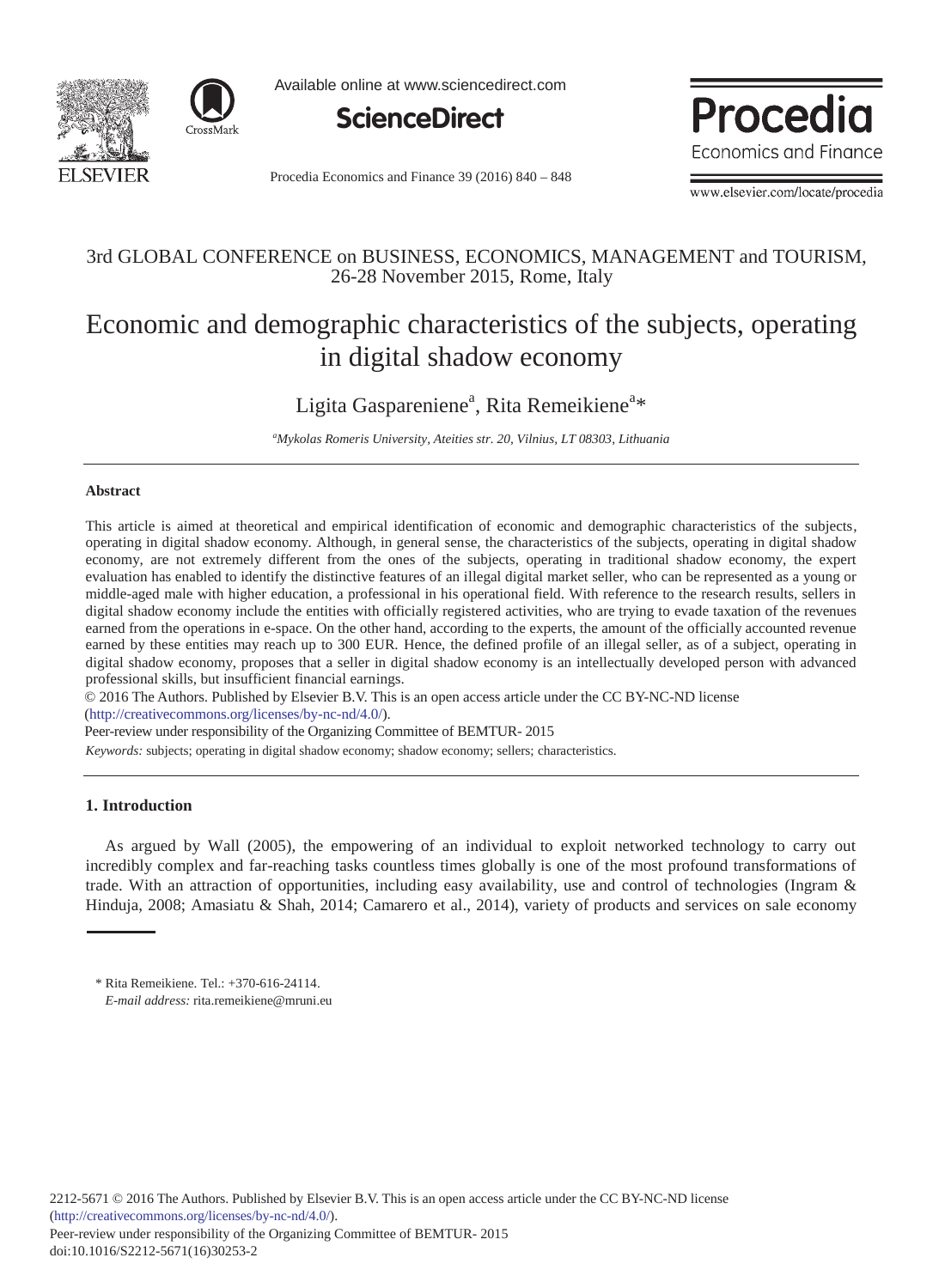(Mikalajunas & Pabedinskaite, 2010; Sirkeci & Magnusdottir, 2011) low price (Mikalajunas & Pabedinskaite, 2010; Ho & Weinberg, 2011; Vida et al., 2012; Yu et al., 2015), time saving (Ho & Weinberg, 2011; Williams et al., 2010; Yu et al., 2015; Amasiatu & Shah, 2014 and others), convenient delivery terms (Vida et al., 2012; Sirkeci & Magnusdottir, 2011) and e-communication with a consumer (Mikalajunas & Pabedinskaite, 2010), more and more product buyers and service providers are entering the e-trade. Nevertheless, difference between corporate and personal, typical of e-environment (Calluzzo & Cante, 2004; Shang et al., 2008; Williams et al., 2010), in combination with the lack of public self-consciousness (Taylor, 2012; Arli et al., 2015; Amasiatu & Shah, 2014) determine subjects' participation not only in formal, but also in digital shadow economy. Although the precise scopes of digital shadow economy have not still been estimated due to the lack of universally acceptable methodologies and difficulties to track all kinds of activities, one recent estimate of global corporate losses stands at around €750 billion per year (*Europol,* 2011).

Consideration of the soaring scopes of digital shadow economy and intensive subjects' participation in it determines the necessity to reduce the volumes of this phenomenon. In order to establish the efficient measures that would enable to reduce the scopes of digital shadow economy with observing individual privacy rights, and at the same time assuring persistence of e-trade, it is purposeful to research characteristics of the subjects, who operate in digital shadow economy. Since product suppliers as well as service providers act responding to the demand for products and services online, they can be considered as significant subjects of digital shadow economy.

The previous scientific studies on the topic of subjects' participation in illegal online trade basically cover the analysis of the factors that push subjects to e-fraud (Blackledge & Coyle, 2010; Akintoye & Araoye, 2011; Yip et al., 2012; Mello, 2013 and others), digital piracy (Higgins, 2007; Belleflamme & Peitz, 2010; Williams et al., 2010; Camarero et al., 2014; Taylor, 2012; Yu et al., 2015 and others) and dysfunctional behaviour online (Hjort & Lantz, 2012; Harris & Daunt, 2013; Amasiatu & Shah, 2014 and others). The authors of this article extend these studies by researching economic and demographic characteristics of the subjects of digital shadow economy.

The aim of this article is to identify economic and demographic characteristics of the sellers, as subjects operating in digital shadow economy. The defined aim was detailed into the following objectives: 1) to analyse the theoretical literature on economic, ego and demographic determinants of subjects' participation in digital shadow economy; 2) to select and present the methodology of the research; 3) to introduce the results of the empirical research on economic and demographic characteristics of the sellers, as subjects operating in digital shadow economy. The methods of the research include scientific literature analysis and expert evaluation.

#### **2. Economic, ego and demographic determinants of subjects' participation in digital shadow economy: theoretical background**

In their study of dysfunctional subjects' behaviour online, Hjort and Lantz (2012) note that the differences in subjects' behaviour might result not only from a pure pursuit for cost reduction, but also can be determined by particular personal characteristics, for instance, age, income, education. The impact of ego, or demographic, determinants was as well highlighted by Harris and Daunt (2013), King et al. (2007) in the studies of digital shadow economy participants' misbehaviour online, Amasiatu and Shah (2014) in the study of e-fraud drivers, Sirkeci and Magnusdottir (2011), Williams et al. (2010), Ho and Weinberg (2011) and in the studies of digital piracy drivers, and other researchers. The analysis of the scientific literature has enabled to systematise the economic, ego and demographic determinants of subjects' participation in digital shadow economy (see Table 1).

|  |  |  |  |  |  |  |  | Table 1. Economic, ego and demographic determinants of subjects' participation in digital shadow economy. |  |
|--|--|--|--|--|--|--|--|-----------------------------------------------------------------------------------------------------------|--|
|--|--|--|--|--|--|--|--|-----------------------------------------------------------------------------------------------------------|--|

| <b>Determinants</b> | <b>Research results</b>                                                                                                                                                                                                                  | <b>Scientific sources</b>                                                                           |
|---------------------|------------------------------------------------------------------------------------------------------------------------------------------------------------------------------------------------------------------------------------------|-----------------------------------------------------------------------------------------------------|
|                     | <b>ECONOMIC DETERMINANTS</b>                                                                                                                                                                                                             |                                                                                                     |
| Gain                | Variety of products/services, information, e-communication with a supplier,<br>sales promotions, return policies, convenience of an acquisition channel, short<br>payment terms, and customer maintenance promote digital shadow economy | Fullerton and Punj, 2004; Sukyte,<br>2010; Sirkeci and Magnusdottir,<br>2011; Ho and Weinberg, 2011 |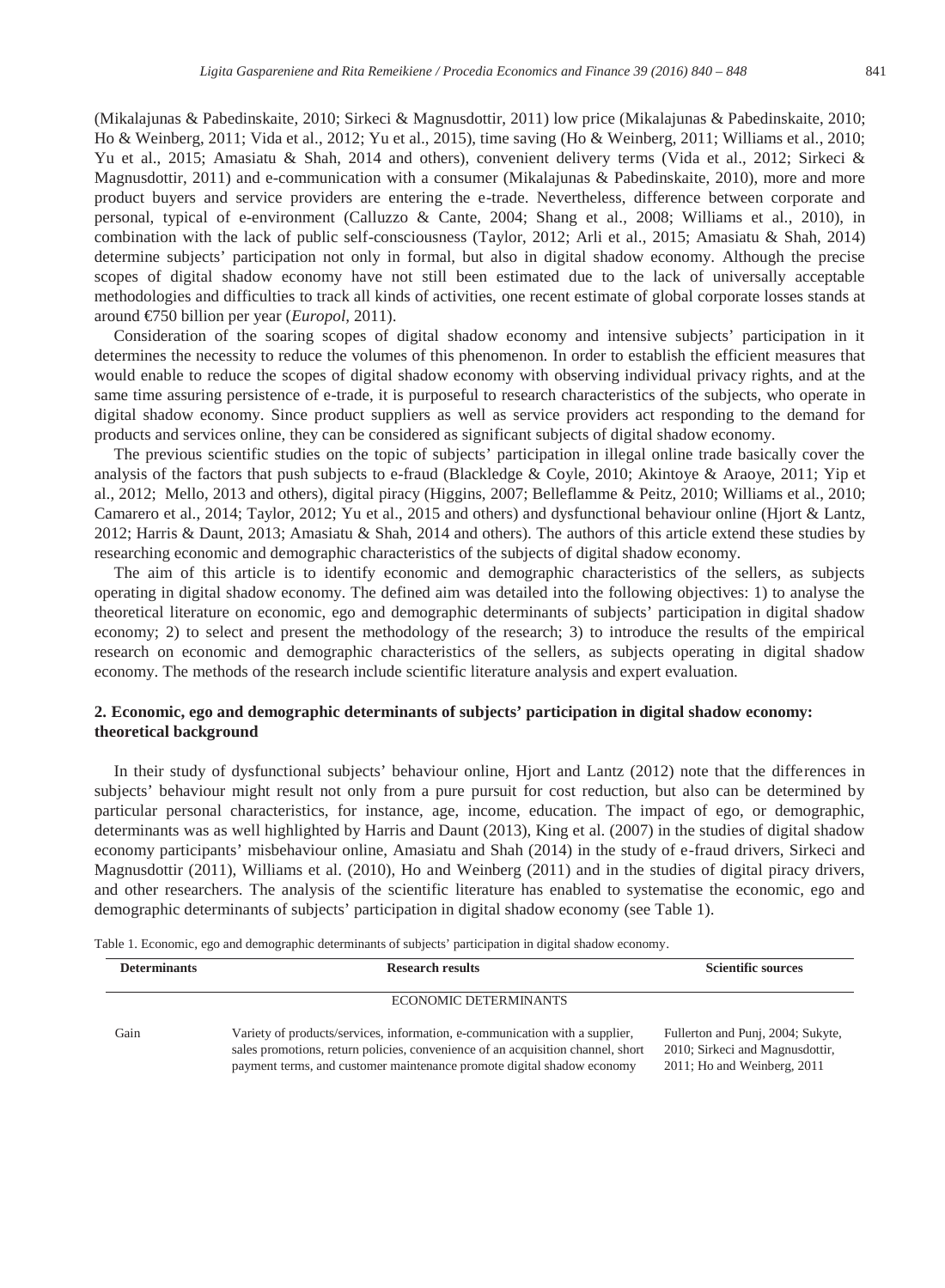842 *Ligita Gaspareniene and Rita Remeikiene / Procedia Economics and Finance 39 ( 2016 ) 840 – 848* 

| Cost reduction                                        | Lower prices of products and services online in comparison to the prices of<br>similar products or services traded in traditional shops promote digital shadow<br>economy    | Mikalajunas and Pabedinskaite,<br>2010; Ho and Weinberg, 2011;<br>Williams et al., 2010; Sandywell,<br>2010; Foscht et al., 2013                             |  |  |  |  |  |
|-------------------------------------------------------|------------------------------------------------------------------------------------------------------------------------------------------------------------------------------|--------------------------------------------------------------------------------------------------------------------------------------------------------------|--|--|--|--|--|
| Lack of financial<br>independence of<br>participant's | Financially independent participants are less likely to get involved in digital<br>shadow economy                                                                            | Piron and Young, 2000; Levin et<br>al., 2007; Amasiatu and Shah,<br>2014                                                                                     |  |  |  |  |  |
|                                                       | <b>EGO DETERMINANTS</b>                                                                                                                                                      |                                                                                                                                                              |  |  |  |  |  |
| Personal environment                                  |                                                                                                                                                                              |                                                                                                                                                              |  |  |  |  |  |
| Important<br>people's impact                          | Friends, family and important people may encourage participation in digital<br>shadow economy                                                                                | King and Dennis, 2006                                                                                                                                        |  |  |  |  |  |
| Poor or<br>ineffective<br>parenting<br>practices      | Lack of parental attention may encourage young people's participation in digital<br>shadow economy                                                                           | Williams et al., 2010                                                                                                                                        |  |  |  |  |  |
| Lack of<br>monitoring                                 | Lack of parental and institutional monitoring may encourage young people's<br>participation in digital shadow economy                                                        | Williams et al., 2010                                                                                                                                        |  |  |  |  |  |
| Personal qualities                                    |                                                                                                                                                                              |                                                                                                                                                              |  |  |  |  |  |
| Experience                                            | Successful previous experience of ordering goods/services online may promote<br>digital shadow activities                                                                    | Foscht et al., 2013                                                                                                                                          |  |  |  |  |  |
| Personal image                                        | Particular personal characteristics, e.g. propensities, impulsiveness, low level of<br>self-consciousness, self-esteem needs, etc., may promote digital shadow<br>activities | Piron and Young, 2000; Ho and<br>Weinberg, 2011; Webber and<br>Yip, 2012; Vida et al., 2012;<br>Williams et al., 2010; Taylor,<br>2012; Higgins et al., 2008 |  |  |  |  |  |
| Inclination for<br>revenge                            | Negative attitude towards larger, impersonal businesses may promote digital<br>shadow activities                                                                             | Yu et al., 2015; Amasiatu and<br>Shah, 2014                                                                                                                  |  |  |  |  |  |
|                                                       | DEMOGRAPHIC DETERMINANTS                                                                                                                                                     |                                                                                                                                                              |  |  |  |  |  |
| Gender                                                | Men have bigger inclination to get involved in digital shadow economy than<br>women                                                                                          | Sirkeci and Magnusdottir, 2011;<br>Amasiatu and Shah, 2014                                                                                                   |  |  |  |  |  |
| Age                                                   | Younger participants are more inclined to get involved in fraudulent activities<br>online in comparison to middle-aged or older subjects                                     | Harris, 2008; Sirkeci and<br>Magnusdottir, 2011                                                                                                              |  |  |  |  |  |
| Marital status                                        | Divorced, widowed and separated subjects are more inclined to get involved in<br>fraudulent online activities in comparison to single and married subjects                   | Amasiatu and Shah, 2014                                                                                                                                      |  |  |  |  |  |
| Education                                             | Low educated subjects are more inclined to get involved in fraudulent online<br>activities in comparison to higher educated subjects                                         | Sirkeci and Magnusdottir, 2011                                                                                                                               |  |  |  |  |  |
| Income                                                | Low income subjects are more inclined to get involved in fraudulent activities<br>online in comparison to higher income subjects                                             | Rosenbaum et al., 2011; Sirkeci<br>and Magnusdottir, 2011                                                                                                    |  |  |  |  |  |
| Social status                                         | Subjects with low social status are more inclined to get involved in fraudulent<br>activities online in comparison to subjects with higher social status                     | Hsu and Shiue, 2008                                                                                                                                          |  |  |  |  |  |

The data, presented in Table 2, illustrates that economic determinants of subjects' participation in digital shadow economy include gain, cost reduction and lack of financial independence. Analysing participants' gain, obtained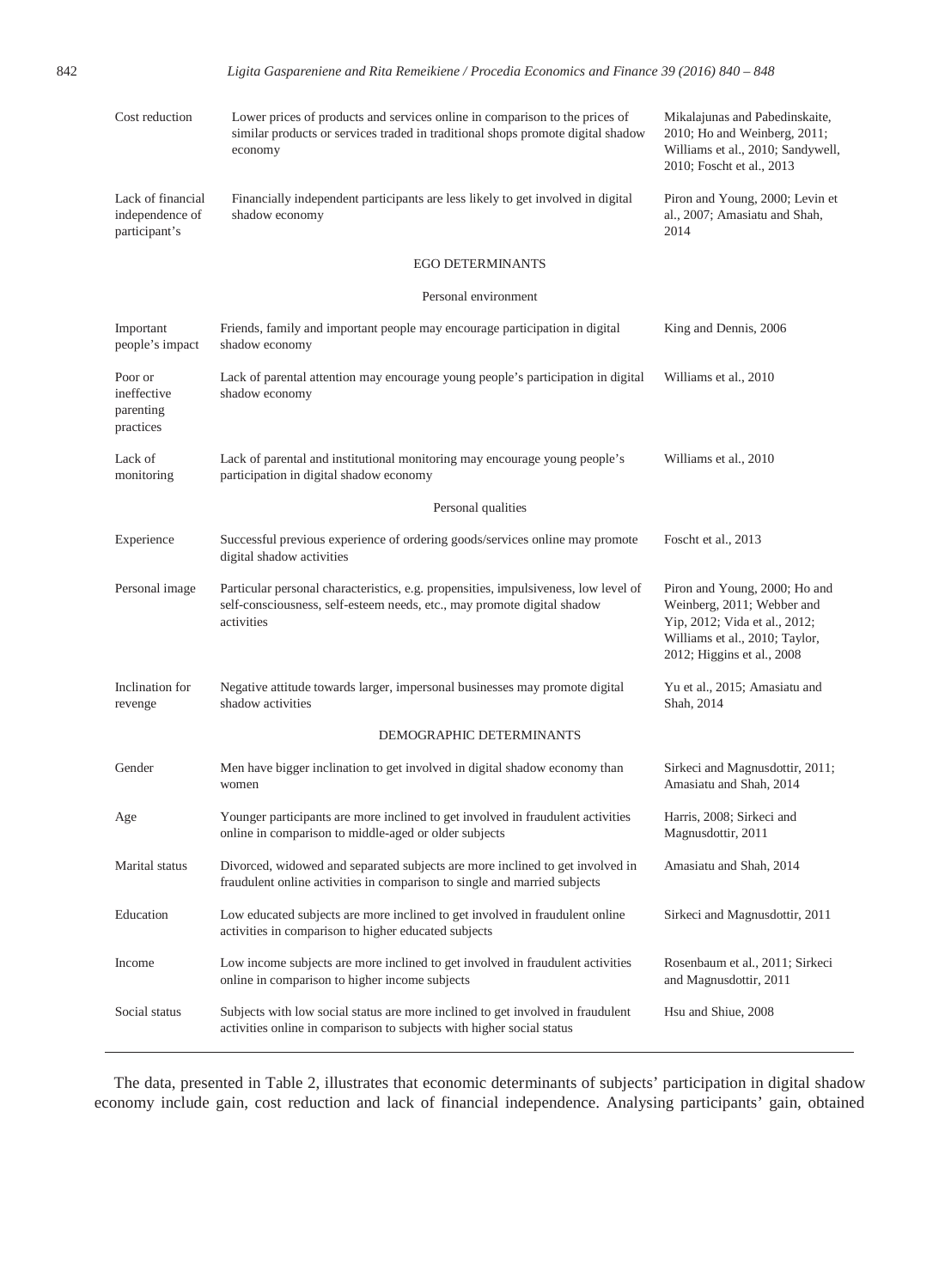purchasing products and services online, Mikalajunas and Pabedinskaite (2010) point out variety of available products and services, easy and convenient access to sufficient amounts of information about a particular product or service, electronic communication with a product seller or service supplier, sales promotions (including e-auctions) and convenient return policies. Sirkeci and Magnusdottir (2011) highlight the impact of convenience of an acquisition channel, which is supported by Ho and Weinberg (2011), hypothesizing that consumers also derive higher utility from delivery immediacy. Participants' gain, emerging in the forms of short payment terms, customer maintenance (e.g., engagement of 24 hours working automatic reply systems), and ability to communicate with other participants, was confirmed by Sukyte (2010) in the study on e-commerce development trends in Lithuania and EU. The determinant of cost reduction stands for both the significant impact of lower prices of products and services online in comparison to the prices of similar products or services traded in traditional shops (Mikalajunas & Pabedinskaite, 2010; Ho & Weinberg, 2011; Williams et al., 2010; Foscht et al., 2013 and others) and time saving (Ho & Weinberg, 2011; Williams et al., 2010; Vida et al., 2012 and others). Lack of participants' financial independence, serving a as determinant of digital shadow consumption, reflects lack of the possessed resources (Levin et al., 2007; Amasiatu & Shah, 2014) as well as inability to satisfy one's personal and/or altruistic needs (Piron & Young, 2000).

Confirmation of the links existing between financial and ego gains and the perpetration of aberrant behaviours can be found in Piron and Young's (2000) study, where the authors report the evidence of involvement in digital shadow activities caused by subjects' inabilities to maintain or project a personal image within their social or professional environment. Analysing the determinants of personal environment in digital piracy, King and Dennis (2006) highlight the impact of important people (e.g., friends, family members, celebrities, etc.), noting that this impact can emerge as an encouragement, pressure or a behaviour model. Important people's successful experience in performing digital black activities may also serve as a driver to participate in digital black markets (King & Dennis, 2006). Researching the motives of digital piracy, Williams et al. (2010) focus on the determinants that originate from digital black market participants' childhood and/or adolescence, i.e. poor or ineffective parenting practices and lack of monitoring. Considering the fact, that young people, aged from 16 to 25, are the most active participants of digital shadow activities (Sukyte, 2010), lack of parental interest in their children's occupations as well as the lack of monitoring are treated as the factors that determine poor children's attachment to other people (Williams et al., 2010) and thus results in involvement in virtual environment, including digital shadow economy.

In the group of personal qualities, scientists basically focus on subjects' experience, personal image and the possible motives of revenge. It is proposed that subjects' successful previous experience of ordering goods/services online (Foscht et al., 2013) as well as their past behaviour in a particular acquisition channel (Ho & Weinberg, 2011; Vida et al., 2012) may push them further into digital activities, including operation on digital shadow markets. Subjects' personal image, i.e., propensities (Webber & Yip, 2012; Williams et al., 2010; Taylor, 2012), (non)impulsiveness (Higgins et al., 2008), low level of self-consciousness (Amasiatu & Shah, 2014) or self-control (Williams et al., 2010), self-esteem needs (Yu et al., 2015; Amasiatu & Shah, 2014), sometimes expressed as aberrant heroism, manifesting in the form of breaking laws and regulations (Yu et al., 2015; Amasiatu & Shah, 2014) or even anomie and cynicism (Yu et al., 2015; Amasiatu & Shah, 2014) may lead to active participation on black economies, especially in digital space with high level of anonymity. In rarer cases, the subjects may be driven by revenge motives, i.e. negative attitudes towards larger, impersonal business (Yu et al., 2015; Amasiatu & Shah, 2014).

In the group of demographic determinants, the scientists approve the impact of gender (Sirkeci & Magnusdottir, 2011; Amasiatu & Shah, 2014), age (Harris, 2008; Sirkeci & Magnusdottir, 2011), marital status (Amasiatu & Shah, 2014), education (Sirkeci & Magnusdottir, 2011), income (Rosenbaum et al., 2011; Sirkeci & Magnusdottir, 2011) and social status (Hsu & Shiue, 2008) on subjects' decision to obtain/sell products/services from digital shadow markets: younger divorced, widowed or separated men with low education, low income and low social recognition (unattractive physical appearance, disrespectable occupation, previous criminal conviction, etc.) are considered to be more inclined to digital shadow activities in comparison to middle-aged, married, educated peoples with medium or high income and socially recognized status.

Summarising, digital shadow economy is determined not only by advancement of IT technologies as a tool for digital transactions, but also by a set of economic, ego and demographic determinants, reflecting its participants' economic-social position, environment and personality. The basic theoretical economic determinants of subject'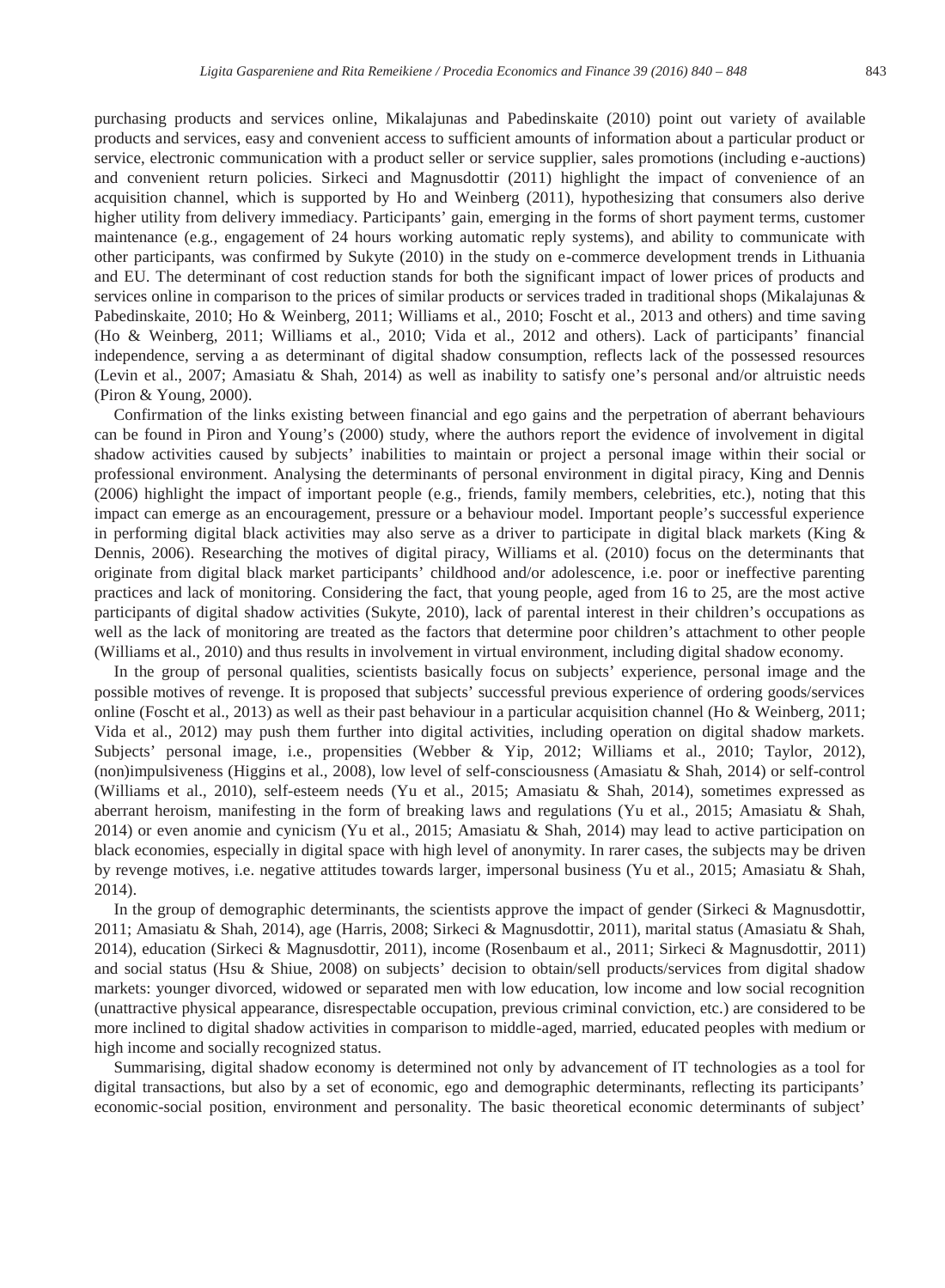participation in digital shadow economy include gain, cost reduction and lack of financial independence; the main ego determinants cover digital shadow economy participants' personal environment factors, such as important people's impact, poor or ineffective parenting practices and low monitoring, and a set of personal qualities; finally, the decision to get involved in digital black markets might be determined by subjects' gender, age, marital status, education, income and social status.

In order to identify the economic, ego and demographic characteristics of sellers, as subjects operating in digital shadow economy, the empirical research was performed. The methodology and results of the research have been introduced in the following sections of this article.

#### **3. The methodology of the empirical research**

In many cases, a person (or a group of people), operating illegally, show similar characteristics, considering which detection of a single offender or a group of offenders becomes less complicated. The empirical research is aimed at identification of economic and demographic characteristics of the sellers (product traders and service providers), operating in digital shadow economy. The method of expert evaluation was engaged for the fulfillment of the defined aim.

Expert evaluation is one of the most widely applied insight methods. Since objectives 1-3 are aimed at revelation of experts' attitudes towards the researched phenomenon, questionnaire survey can be considered the most relevant data collection method for this research. Engagement of expert evaluation method was also determined by the lack of initial information on the researched topic.

With reference to Makridakis et al. (1998), the research based on this method, has to involve  $10 - 100$  experts, considering the primary purpose of the research as well as the competence of the experts in the researched field whereas Augustinaitis et al. (2009) recommend involvement of at least 5 experts to ensure accuracy and reliability of evaluation. The expert evaluation for the research introduced in this article was carried out applying both direct (personal interviews) and indirect (telephone and e-mail interviews) methods of data collection on the basis of the questionnaire prepared in advance. Apart from creativity, attitude towards the expertise, judgement flexibility, reliability, self-criticism, and related qualities, scientific literature (Augustinaitis et al., 2009) emphasises the significance of expert competence. Thus, the survey was focused on expert competence, their long-term experience, acknowledgment with the situation of shadow economy in Lithuania, and the most urgent problems caused by the researched phenomenon rather than on massiveness of the survey. Hereby, following the criterions mentioned above, the expert group for the survey involved 22 people, representing State Tax Inspectorate, the Government of the Republic of Lithuania, the Parliament of the Republic of Lithuanian, Lithuanian Department of Statistics, the Bank of Lithuania, the Customs of Lithuania, The Lithuanian Chamber of Auditors and Lithuanian Free Market Institute.

In their study, Augustinaitis et al. (2009) refer to Libby and Blashfield (1978), who proved that in the modules of aggregated expert evaluations with equal weights, accuracy obtained surveying small expert groups is not lower than that obtained surveying large expert groups. Nevertheless, accuracy of evaluations presented by the group composed of three experts may substantially exceed the accuracy of the evaluations obtained after surveying the group composed of  $1 - 2$  experts. Further increase of the size of expert group determines a slight rise of evaluation accuracy, which reaches its peak surveying the group composed of 5 - 9 experts. In cases, when the accuracy obtained surveying the group composed of 5 - 9 experts is insufficient, it is purposeful to increase experts' competence rather that group size.

Analysis and interpretation of the research results. The questionnaire was composed of 2 structural parts (the first of which was developed for accumulation of general information about the experts (work experience, operation field/institution) whereas the second included characteristics of the sellers, operating in digital shadow economy, proposed for the experts' evaluation. The experts were asked to evaluate each of the statements in Likert evaluation scale, where rank 1 stands for the lowest (I completely disagree/it is completely insignificant), and rank  $5 -$  for the highest possible evaluation (I completely agree/it is extremely significant). In accordance with the strength of agreement/disagreement with particular statement, intermediate ranks 2, 3 or 4 could be selected.

The results of the research were processed engaging SSPS (Statistical Package for Social Sciences) and Microsoft Excel software.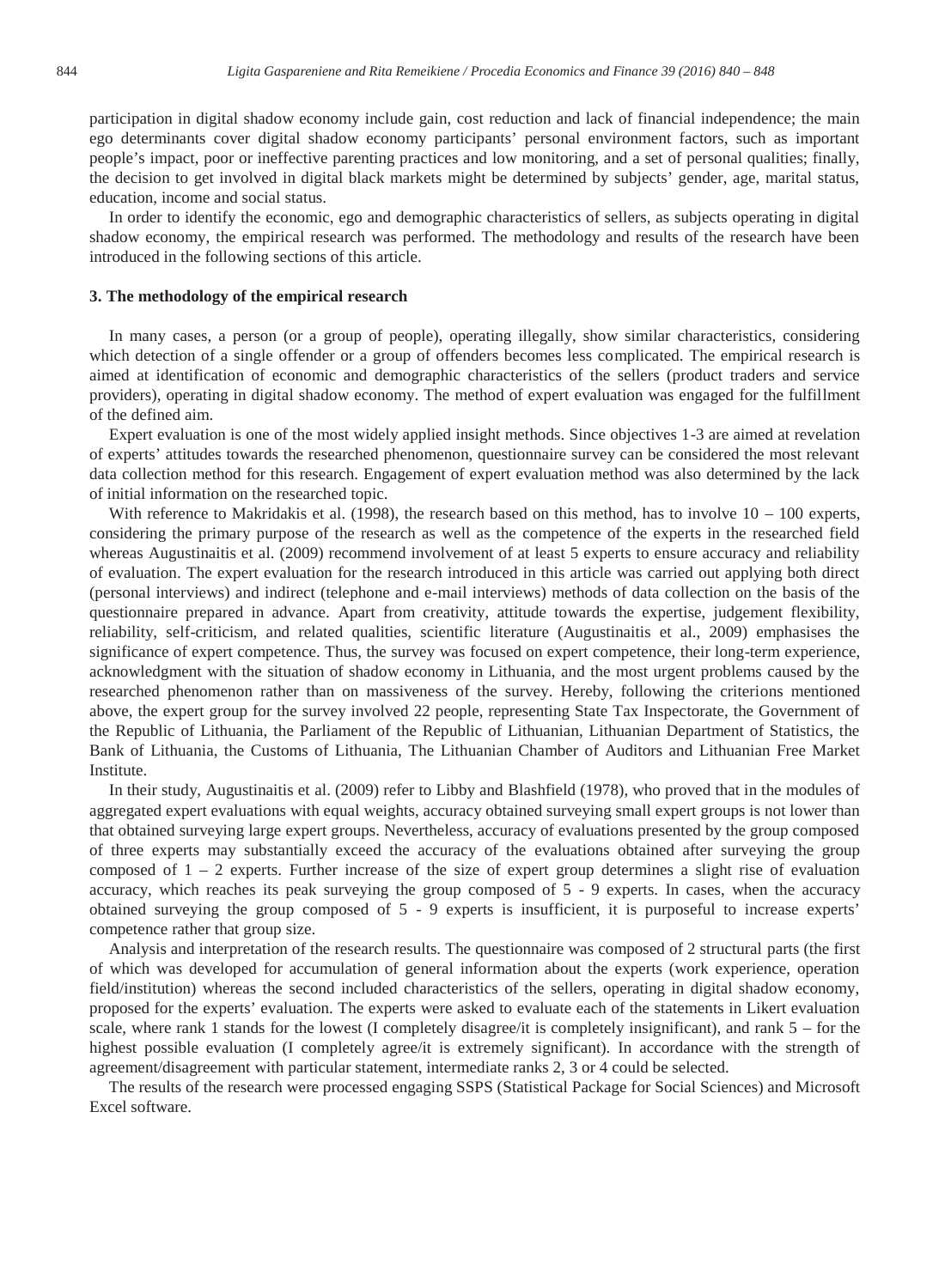It should be noted that scientific literature submits different interpretations of *Cronbach alpha* coefficient while presenting the results of the expert evaluation. Some scholars (Nunnally & Bernstein, 1994) note that *Cronbach alpha* coefficient must not be lower than 0.7 whereas others (Malhotra & Birks, 2003) state that the lowest critical value of the reliability of the questionnaire is 0.6. Hence, selection of the lowest value of *Cronbach alpha* coefficient is a subjective issue, and a particular value can be defined considering the nature and qualitative aspects of the target research. For this research, the critical value of 0.6 was established.

#### **4. The results of the empirical research**

Processing the information on the competence and work experience of the experts involved in the survey, it has been estimated that 59 per cent of the experts have acquired over fifteen-year experience in their occupation field; 14 per cent of the experts have acquired one-to-four-year experience; finally, 9 per cent of the experts – five-to-toyear experience. The researched involved 50 per cent of the experts representing State Tax Inspectorate (highest level managers from various Lithuanian regions), 14 per cent of the experts representing Lithuanian Department of Statistics, 14 per cent of the experts representing The Lithuanian Chamber of Audit, 5 per cent of the experts representing Lithuanian Free Market Institute, 5 per cent of the experts representing The Chancery of the Parliament of the Republic of Lithuania, and 4 per cent of the experts representing the Government of the Republic of Lithuania.

Leaning on the professional experience, the experts evaluated the proposed economic and demographic characteristics of the sellers, as subjects operating in digital shadow economy (see Table 2). The value of the estimated *Cronbach alpha* coefficient was equal to 0.922, the value of Kendall's coefficient of concordance – equal to 0.402, and value p - equal to 0.000.

| Characteristics of the subjects, operating in digital shadow economy                                                   |      |  |
|------------------------------------------------------------------------------------------------------------------------|------|--|
| ECONOMIC CHARACTERISTICS                                                                                               |      |  |
| Unemployed                                                                                                             | 3.10 |  |
| Former business people                                                                                                 | 3.19 |  |
| Entities with officially registered activities, evading taxation of the revenues earned from the operations in e-space | 3.81 |  |
| People with advanced level of computer literacy                                                                        | 2.54 |  |
| The amount of the officially accounted revenue:                                                                        |      |  |
| Up to 300 EUR<br>٠                                                                                                     | 3.90 |  |
| From 301 EUR to 500 EUR<br>٠                                                                                           | 3.13 |  |
| 501 EUR and higher<br>$\bullet$                                                                                        | 2.93 |  |
| A professional in one's field<br>٠                                                                                     | 3.59 |  |
| DEMOGRAPHIC CHARACTERISTICS                                                                                            |      |  |
| People under 18 (teenagers)                                                                                            | 3.05 |  |
| People aged from 18 to 29 (young people)                                                                               | 4    |  |
| People aged from 30 to 49 (middle-aged people)                                                                         | 3.68 |  |
| People aged 50 and over (elderly people)                                                                               | 2.56 |  |

Table 2. Mean ranks for the proposed characteristics of the sellers, as subjects of digital shadow economy.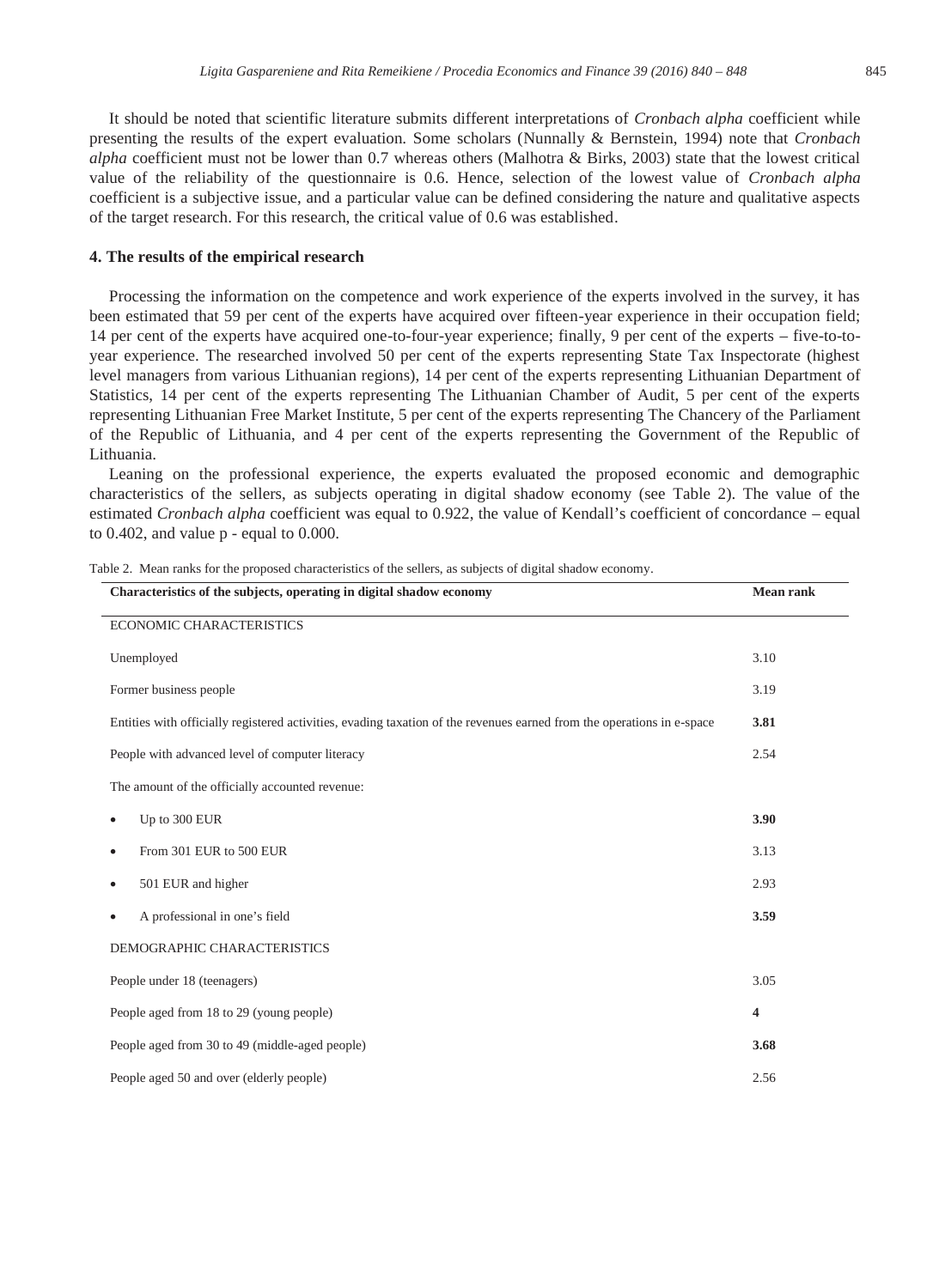| Women                           | 3.26 |
|---------------------------------|------|
| Men                             | 3.68 |
| People with IT education        | 3.05 |
| People with higher education    | 3.55 |
| People with secondary education | 3.16 |
| People with primary education   | 2.11 |

Characteristics with estimated mean ranks of 3.5 points and higher are considered attributable to the profile of a seller, operating in digital shadow economy whereas characteristics with estimated mean ranks of 3.49 points and lower are considered not attributable to the profile of a seller, operating in digital shadow economy.

The results of the expert evaluation have enabled to identify the following economic characteristics of the sellers, operating in digital shadow economy:

- They include entities with officially registered activities, evading taxation of the revenues earned from the operations in e-space (mean rank 3.81)
- $\bullet$  They are professionals in their field (mean rank 3.59)
- The amount of their officially accounted revenue reaches up to 300 EUR (mean rank 3.90).

In the group of demographic characteristics, it was established that the sellers, operating in digital shadow economy, to a large extent, are *men* (mean rank is equal to 3.68), *aged from 18 to 29* or *from 30 to 49* (mean ranks are respectively equal to 4 and 3.68) *with higher education* (mean rank is equal to 3.55).

The other proposed characteristics have been found insignificant, and due to this reason will not be analysed further in this article.

With reference to the results of the empirical research, the following propositions can be made: relying on the experts' professional experience, only professionals in their field with higher education are capable of performance of illegal activities in e-space, violating established legal norms and regulations. In many cases, these entities operate on the basis of officially registered activities. However, they get involved in digital shadow economy to evade taxation of the revenues earned from the operations in e-space. By the demographic characteristics, the common subjects of digital shadow economy include young or middle-aged men, whose officially accounted revenue does not reach the rate of the minimum wages, established in the Republic of Lithuania.

#### **5. Conclusions**

The results of the scientific literature analysis propose that digital shadow economy is determined not only by advancement of IT technologies as a tool for digital transactions, but also by a set of economic, ego and demographic determinants, reflecting its participants' economic-social position, environment and personality. The basic theoretical economic determinants of subject' participation in digital shadow economy include gain, cost reduction and lack of financial independence; the main ego determinants cover digital shadow economy participants' personal environment factors, such as important people's impact, poor or ineffective parenting practices and low monitoring, and a set of personal qualities; finally, the decision to get involved in digital black markets might be determined by subjects' gender, age, marital status, education, income and social status. The results of the empirical research have revealed that a seller, operating in digital shadow economy, can be represented as a young or middle-aged male with higher education, a professional in his operational field. With reference to the research results, sellers in digital shadow economy include the entities with officially registered activities, who are trying to evade taxation of the revenues earned from the operations in e-space. On the other hand, according to the experts, the amount of the officially accounted revenue earned by these entities may reach up to 300 EUR. Hence, the defined profile of an illegal seller, as of a subject, operating in digital shadow economy, proposes that a seller in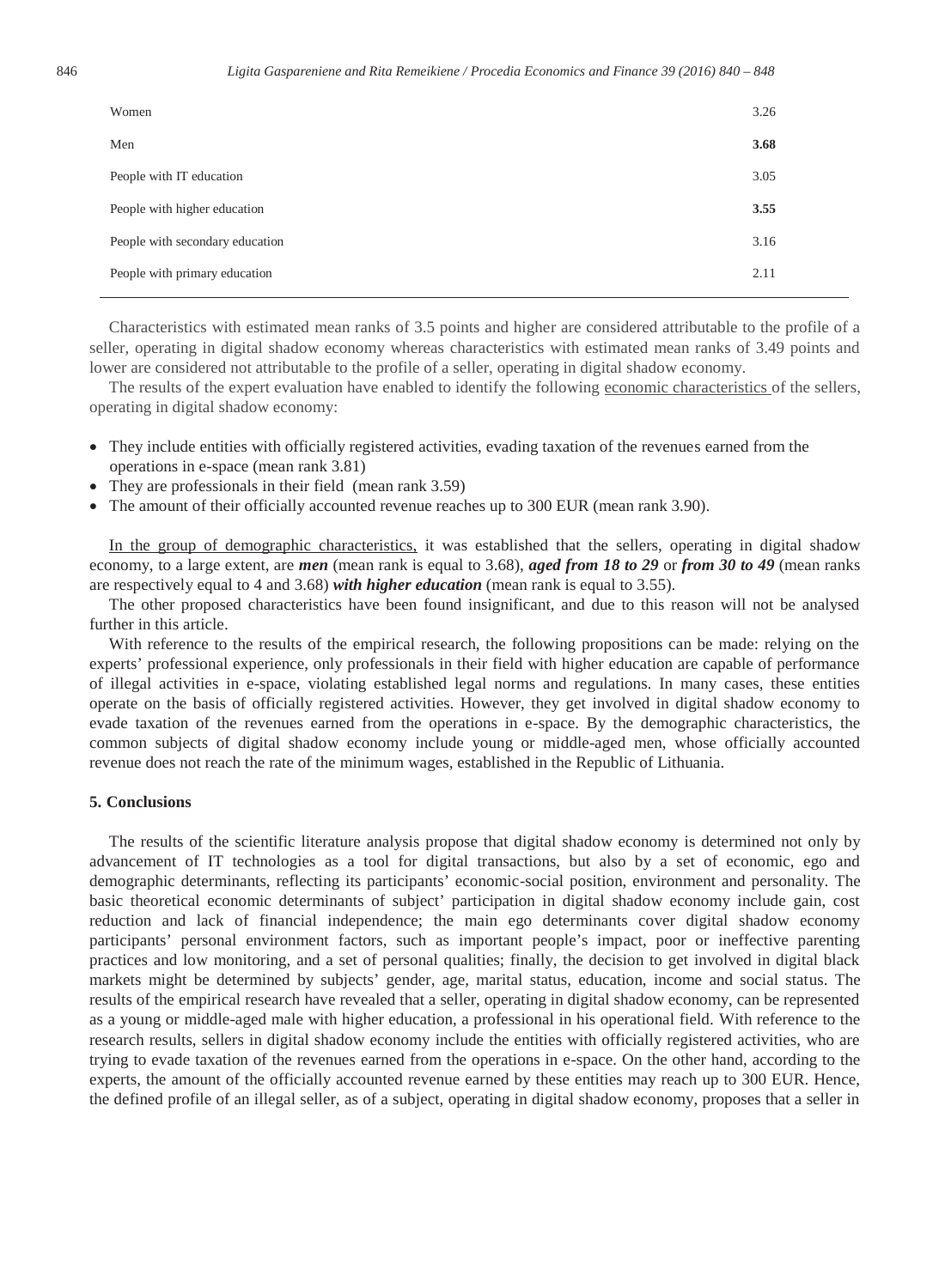#### **Funding**

financial earnings.

This work was supported by the Research Council of Lithuania [grant number MIP-015/2015].

#### **References**

Akintoye, K. A., & Araoye, O. E. (2011). Combating e-fraud on electronic payment system. *International Journal of Computer, 25*(8), 48-53.

- Amasiatu, C. V., & Shah, M. H. (2014). First party fraud: A review of the forms and motives of fraudulent consumer behaviours in e-tailing. *International Journal of Retail & Distribution Management, 42*(9), 805-817.
- Arli, D., Tjiptono, F., & Porto, R. (2015). The impact of moral equity, relativism and attitude on individuals' digital piracy behaviour in a developing country. *Marketing Intelligence & Planning, 33*(3), 348-365.
- Augustinaitis, A., Rudzkiene, V., Petrauskas, R. A., Dagyte, I., Martinaityte, E., Leichteris, E., Malinauskiene, E. Visnevska, & Zilioniene, I. (2009). *Lietuvos e.valdzios gaires: ateities Ƴzvalgǐ tyrimas.* Vilnius: Mykolas Romeris University.
- Belleflamme, P., & Peitz, M. (2010). *Digital piracy: theory economy.* Retrieved from Social Science Research Network: http://papers.ssrn.com/sol3/papers.cfm?abstract\_id=1698618
- Blackledge, J. M., & Coyle, E. (2010). E-fraud prevention based on the self-authentication of e-documents. *Digital Society*, *10*, 329-338.

Calluzzo, V., Cante, C. (2004). Ethics in information technology and software use. *Journal of Business Ethics, 51*(3), 301-312.

- Camarero, C., Anton, C., & Rodriguez, J. (2014). Technological and ethical antecedents of e-book piracy and price acceptance: Evidence from the Spanish case. *The Electronic Library, 32*(4), 542-566. doi.org/10.1108/EL-11-2012-0149
- Europol. (2011). *Cybercrime as a business: The digital underground economy cybercrime*. Retrieved from Europol website: https://www.europol.europa.eu/content/press/cybercrime-business-digital-underground-economy-517
- Foscht, T., Ernstreiter, K., Maloles, C., Sinha, I., & Swoboda, B. (2013). Retaining or returning? Some insights for a better understanding of return behaviour. *International Journal of Retail & Distribution Management*, *41*(2), 113-134.
- Fullerton, R. A., & Punj, G. (2004). Repercussions of promoting an ideology of consumption consumer misbehaviour. *Journal of Business Research*, *57*(11), 1239-1249.
- Harris, L. C., & Daunt, K. (2013). Managing customer misbehaviour: challenges and strategies. *Journal of Services Marketing, 27*(4): 281-293.

Harris, L. C. (2008). Fraudulent return proclivity: an empirical analysis. *Journal of Retailing*, *84*(4), 461-476.

Higgins, G. E. (2007). Digital piracy, self-control theory, and rational choice: an examination of the role of value. *International Journal of Cyber Criminology, 1*(1), 34-55.

- Higgins, G. E., Wolfe, S. E., & Markum, C. D. (2008). Digital piracy: an examination of three measurements of self-control. *Deviant Behaviour, 29*(5), 440-461.
- Hjort, K., & Lantz, B. (2012). (R)e-tail borrowing of party dresses: An experimental study. *International Journal of Retail & Distribution Management, 40*(12), 997-1012.
- Ho, J., & Weinberg, C. B. (2011). Segmenting consumers of pirated movies. *Journal of Consumer Marketing, 28*(4), 252-260.

Hsu, J. L., & Shiue, C. W. (2008). Consumers' willingness to pay for non-pirated software. *Journal of Business Ethics*, *81*(4), 715-732.

- Ingram, J. R., & Hinduja, S. (2008). Neutralizing music piracy: an empirical examination. *Deviant Behavior, 29*(4), 334-366.
- King, T., Dennis, C., & McHendry, J. (2007). The management of deshopping and its effects on service: a mass market case study. *International Journal of Retail & Distribution Management*, *35*(9), 720-733.
- King, T., & Dennis, C. (2006). Unethical consumers: deshopping behaviour using the theory of planned behaviour and accompanied de(shopping). *International Journal of Qualitative Market Research*, *9*(3), 282-296.
- Levin, A., Dato-on, M., & Manolis, C. (2007). Deterring illegal downloading: the effects of threat appeals, past behaviour, subjective norms, and attributions of harm*. Journal of Consumer Behaviour*, *6*(2/3), 111-122.
- Libby, R., & Blashfield, R. K. (1978). Performance of a composite as a function of the number of judges. *Organisational Behavior and Human Performance, 21*, 121-129.

Malhotra, N. K., & Birks, D. F. (2003). *Marketing research: an applied approach.* New Jersey: Prentice Hall.

- Makridakis, S., Wheelwright, S. C., & Hyndman, R. J. (1998). *Forecasting: methods and applications.* New York: John Wiley & Sons.
- Mello, J. P. (2013). *Cybercrime fuelled by mature digital underground.* Retrieved from CSO website: http://www.csoonline.com/article/2133649/identity-access/cybercrime-fueled-by-mature-digital-underground.html
- Mikalajunas, A. & Pabedinskaite, A. (2010). *Elektroninio verslo pletra Lietuvoje*. Retrieved from BME website: http://leidykla.vgtu.lt/conferences/BME\_2010/005/pdf/Art-Mikalajunas\_Pabedinskaite.pdf

Nunnally, J. C. & Bernstein, I. H. (1994). *Psychometric theory.* New York, NY: McGraw–Hill.

- Piron, F., & Young, M. (2000). Retail borrowing: insights and implications on returning used merchandise*. International Journal of Retail and Distribution Management*, *28*(1), 27-36.
- Rosenbaum, M. S., Kuntze, R., & Wooldridge, B. R. (2011). Understanding unethical retail disposition practice and restraint from the consumer perspective. *Psychology & Marketing*, *28*(1), 29-52.

Sandywell, B. (2010). On the globalisation of crime: the Internet and new criminality. In Y. Jewkes, & M. Yar (Eds.), *Handbook of Internet*